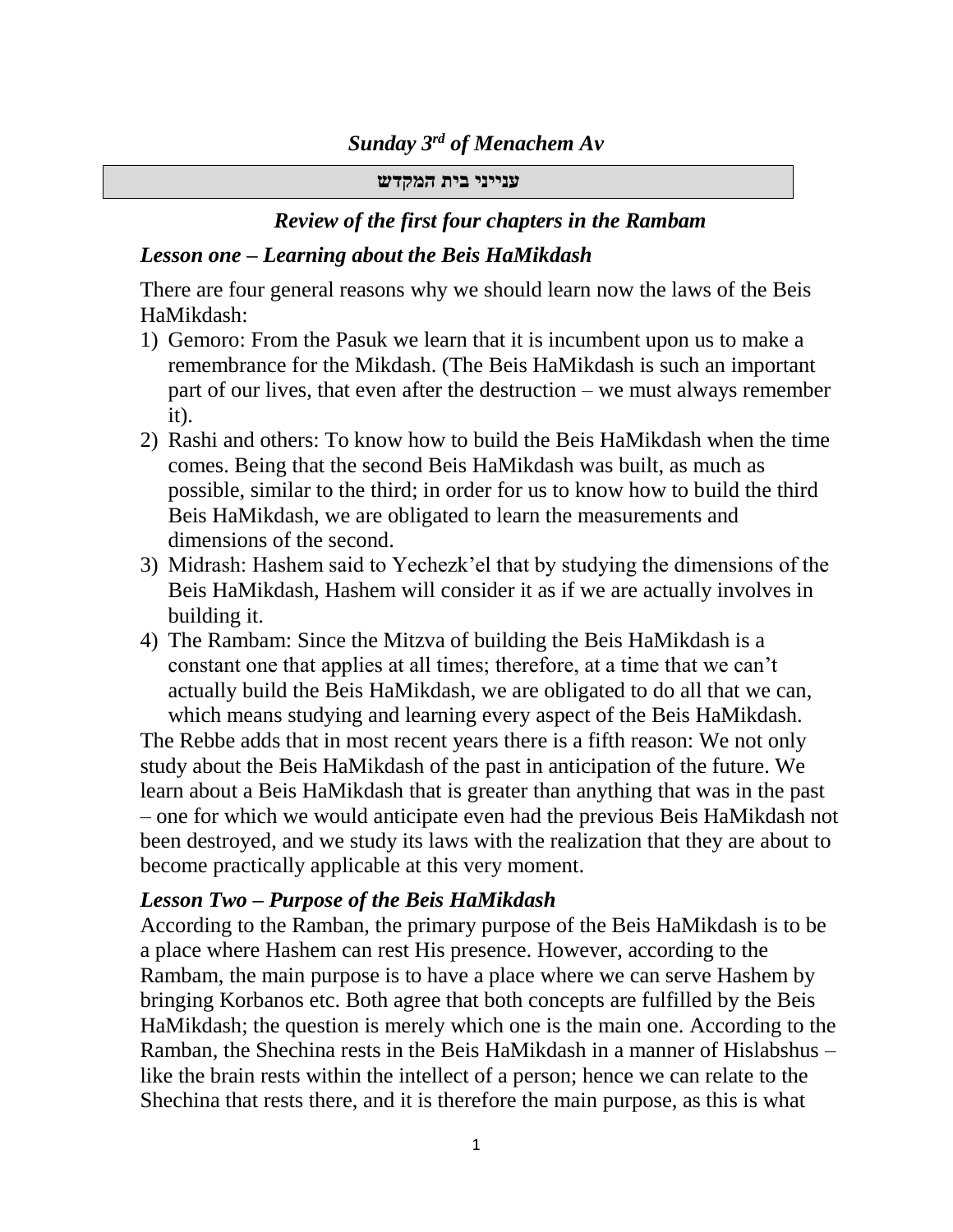inspires and enables us to serve Hashem in this place. According to the Rambam, however, the Shechina that rests in the Beis HaMikdash is merely in a manner of Ma'avir – like the brain controls the movements of the hand, but does not actually express itself in them. Hence, the G-dliness that rests in the Beis HaMikdash is something that is there but beyond our capacity of relating to it, and the primary aspect for us is the Mitzvos – Divine service that we do there.

The Rambam explains how the Mitzva to build a Mikdash for Hashem – in which we can serve Him, is one single Mitzva that applies at all times, based on the circumstances of that particular time. In general, the Mitzva of building a Mikdash is dependent on having a king and getting rid of the enemies of Hashem, since both of these are a prerequisite to a person being able to accept Hashem's Kingship, and serve Him properly. When the king was Moshe Rabeinu – who didn't have all the laws of a king, and the war against Amalek was only a partial one, the Jewish people were able to build a temporary Mishkan. Once they were settled in Eretz Yisrael with Yehoshua, who had been *appointed* as a king, they were able to build a more permanent Mishkan. However, their establishment was not yet complete and therefore neither was the Mishkan. Once, however, all the enemies were conquered and there was an established king from the Davidic dynasty, they were then able to build a permanent house for Hashem, in the place that Hashem chose as His eternal resting place – Yerushalayim. Once the Mikdash was built in Yerushalayim – establishing that choice in a structure; now, it became forbidden to build a house for Hashem in any other place.

Even the permanent Beis HaMikdash has various stages: The first Beis HaMikdash was dictated from Above – hence, more spiritually attuned; the second was built by people ascending from Galus, based upon Hashem's blueprint of the first, and the prophecies regarding the third. It was less attuned to the spiritual, but in the physical world was greater – in both time and space. The third Beis HaMikdash is described in the prophecy of Yechezk'el and will be the ultimate merge of the spiritual and physical.

A Beis HaMikdash must be comprised of all the necessary components that make up a Beis HaMikdash, based on the original Mishkan in the Midbar, and the first Beis HaMikdash, as dictated by Hashem to David HaMelech. It must therefore contain:

- a) A Holy of Holies where Hashem can rest His presence.
- b) A Holy Heichal, enclosed covered area for "inside" services; kindling the Menora, offering the Lechem HaPanim (showbread), and bringing the Ketores.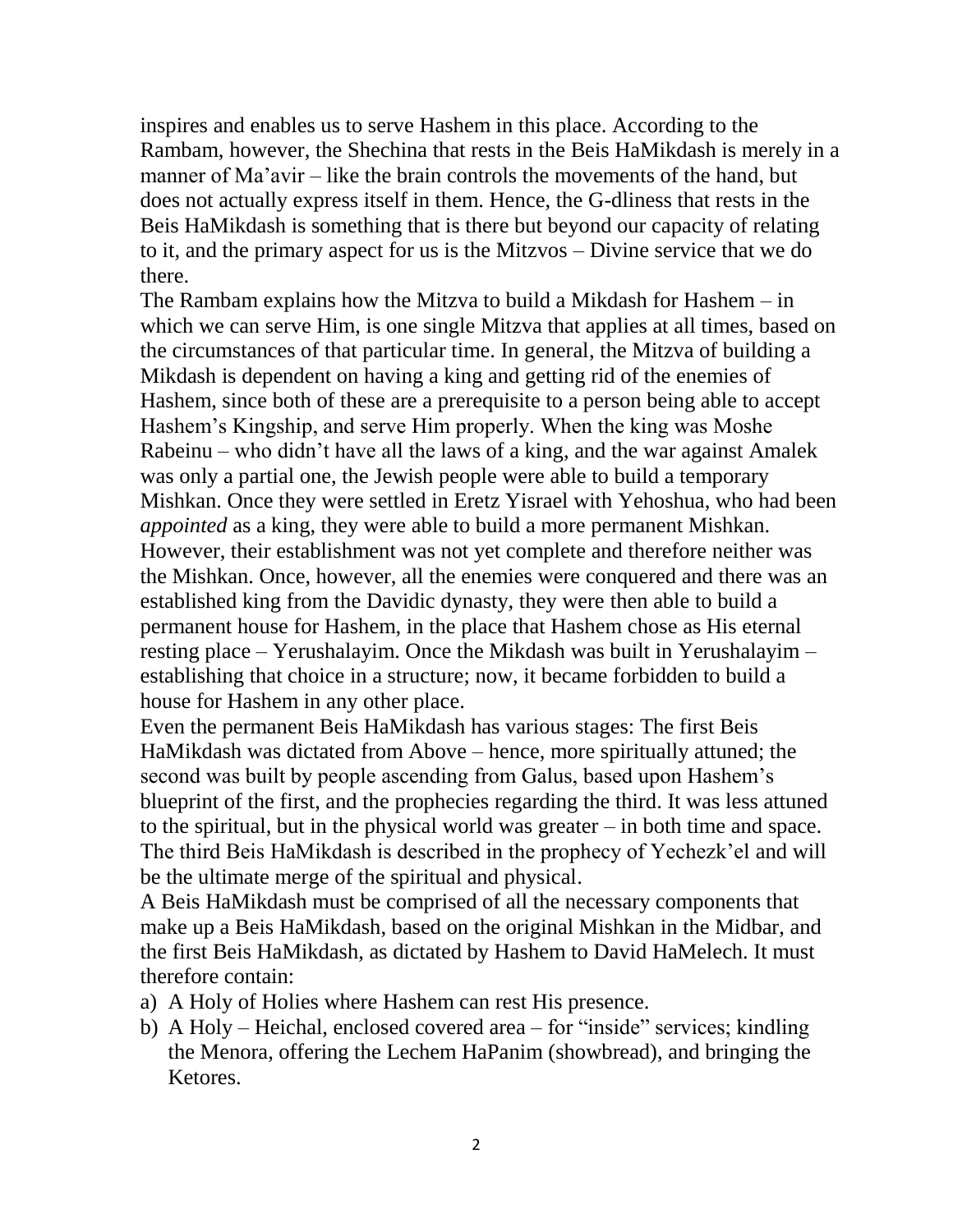- c) An "outside" area Azara courtyard that is enclosed but not covered, in which outside services, such as bringing Korbanos can be done.
- d) In the Mikdash there must also be an Ulam entrance hall leading up to the main sanctuary, the building of the Heichal.
- Seven Keilm holy vessels:
- 1) A (outer) Mizbayach for all animal offerings
- 2) A ramp with which to ascend the Mizbayach
- 3) A Kiyor (wash basin)
- 4) The stand of the Kiyor
- 5) An inner Mizbayach for Ketores
- 6) A Menora
- 7) A Shulchan

### *Lesson Three – Building the Bei sHaMikdash*

- 1) Large stones are used for the building. These stones can only be split (with metal tools) while outside of the parameters of the Temple Mount. Once inside the Temple Mount – it is forbidden to raise iron tools upon the stones.
- 2) It is forbidden to build wood anywhere in the Beis HaMikdash (according to the Ra'avad this prohibition only applies in the Azara).
- 3) The entire Azara must be tiled with marble tiles.
- 4) It is a Mitzva to beautify the Beis HaMikdash in every possible manner.
- 5) The Beis HaMikdash can only be built by day (from dawn to dusk).
- 6) Everyone, men and women, is obligated to participate (although it is a communal obligation – the obligation is that it should includes everyone's involvement) both bodily and financially.
- 7) Children must not interrupt their studies for the building of the Beis HaMikdash (however they do participate financially, and by studying its laws).
- 8) The building of the Beis HaMikdash does not override Yom Tov (and certainly not Shabbos).
- 9) The Mizbayach must be built of stone.
- 10) The Mizbayach must be connected directly to solid ground and must not have tunnels or hollow space under it.
- 11) The stones of the Mizbayach and its ramp must have never been touched by metal – we therefore dig deep into the ground to a place that was never ploughed.
- 12) The stones of the Mizbayach and the ramp must be complete, and not have even the slightest blemish that can be detected by a fingernail.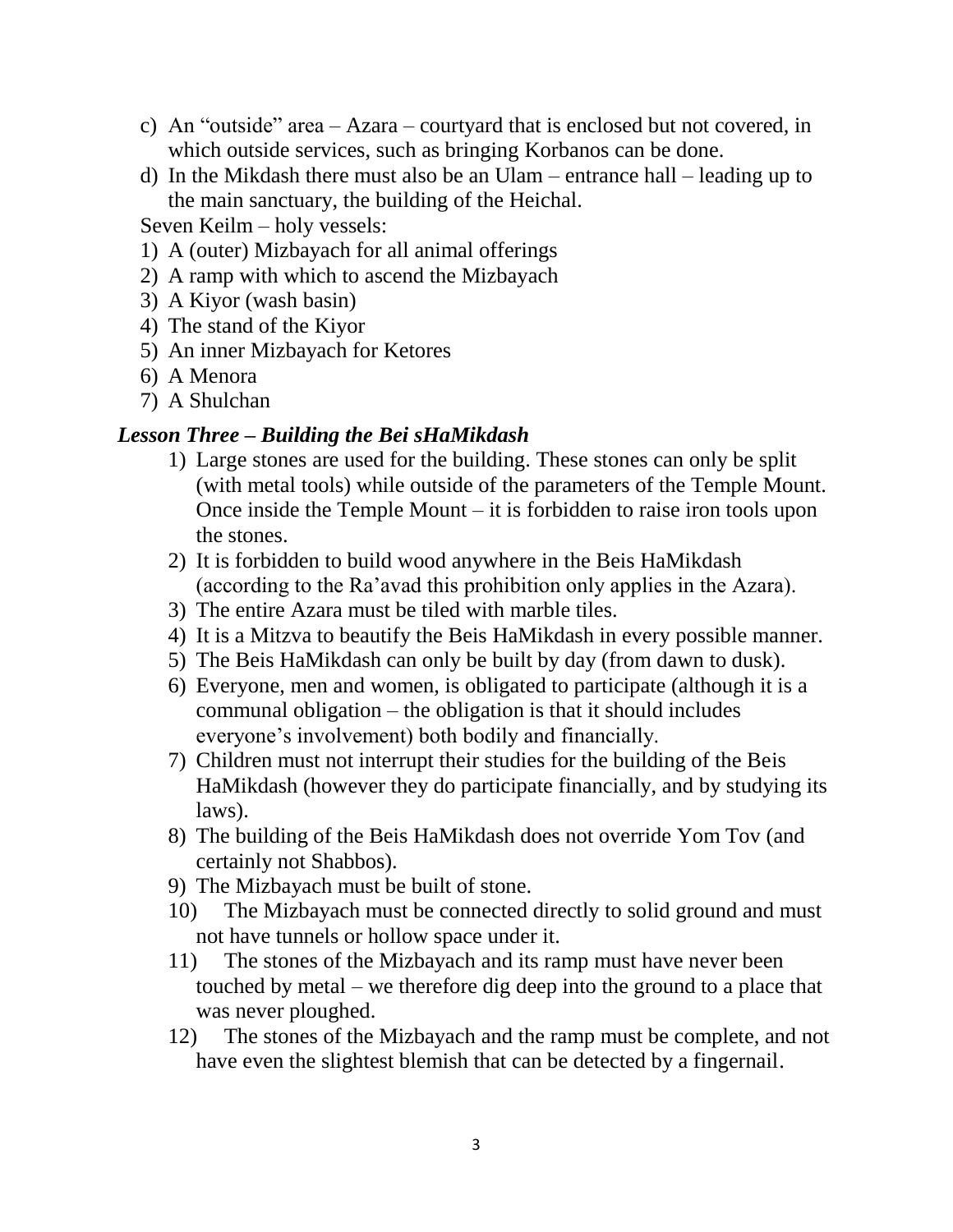- 13) The stones of remainder of the structure of the Mizbayach must be complete (to the exclusion of any indent, even one that cannot be detected by a fingernail).
- 14) When plastering the Mizbayach, it is not done with an iron lathe, for fear that it will touch a stone – causing it to be disqualified.
- 15) It is forbidden to make steps for the Mizbayach, or to ascend it with steps. We therefore make a ramp with which to ascend the Mizbayach.
- 16) It is forbidden to break any stone of the Mizbayach or the rest of the Beis Hamikdash.
- 17) The Menora, Shulchan and inner Mizbayach must all be made of metal.
- 18) When possible, all the utensils of the Beis HaMikdash should be made of gold, and even the gates should be plated by gold.
- 19) All of the utensils and building materials, must all be prepared from the beginning – with the intention of being used in the Beis HaMikdash.

Being that building the Beis HaMikdash is a Mitzva, the Rambam maintains that even the future Beis HaMikdash will be built by humans. Others say that the future Beis HaMikdash will come down from Heaven. The Rebbe reconciles the two opinions, that some parts will come from Above, while others will be built by Moshiach. When we study the laws of the Beis HaMikdash, we have both the human involvement, and the Heavenly involvement – the fact that Hashem considers it as if we are actually building it.

### *Lesson Four and five – The Mizbayach*

The Mizbayach is the most important part of the Beis HaMikdash, and is the first object to be built before the rest of the Beis HaMikdash. A Mizbayach is a Mizbayach even without a Beis HaMikdash, but a Beis HaMikdash is not a Beis HaMikdash without a Mizbayach.

The Mizbayach must be built on a very precise place – the place that was chosen by Hashem from the very beginning of creation. It requires prophecy to ascertain the precise location of the Mizbayach, as well as its precise measurements and particular laws.

The following are some laws of the Mizbayach:

- 1) The Mizbayach of the Mishkan was made of copper-plated wood, while in the Beis HaMikdash (according to most opinions – both the first and the second, and probably also the third), the Mizbayach is built of stone.
- 2) In the Mishkan the Mizbayach was square five by five Amos and 10 Amos high (the area of the fire upon which the Korbanos were actually offered) was three Amos high).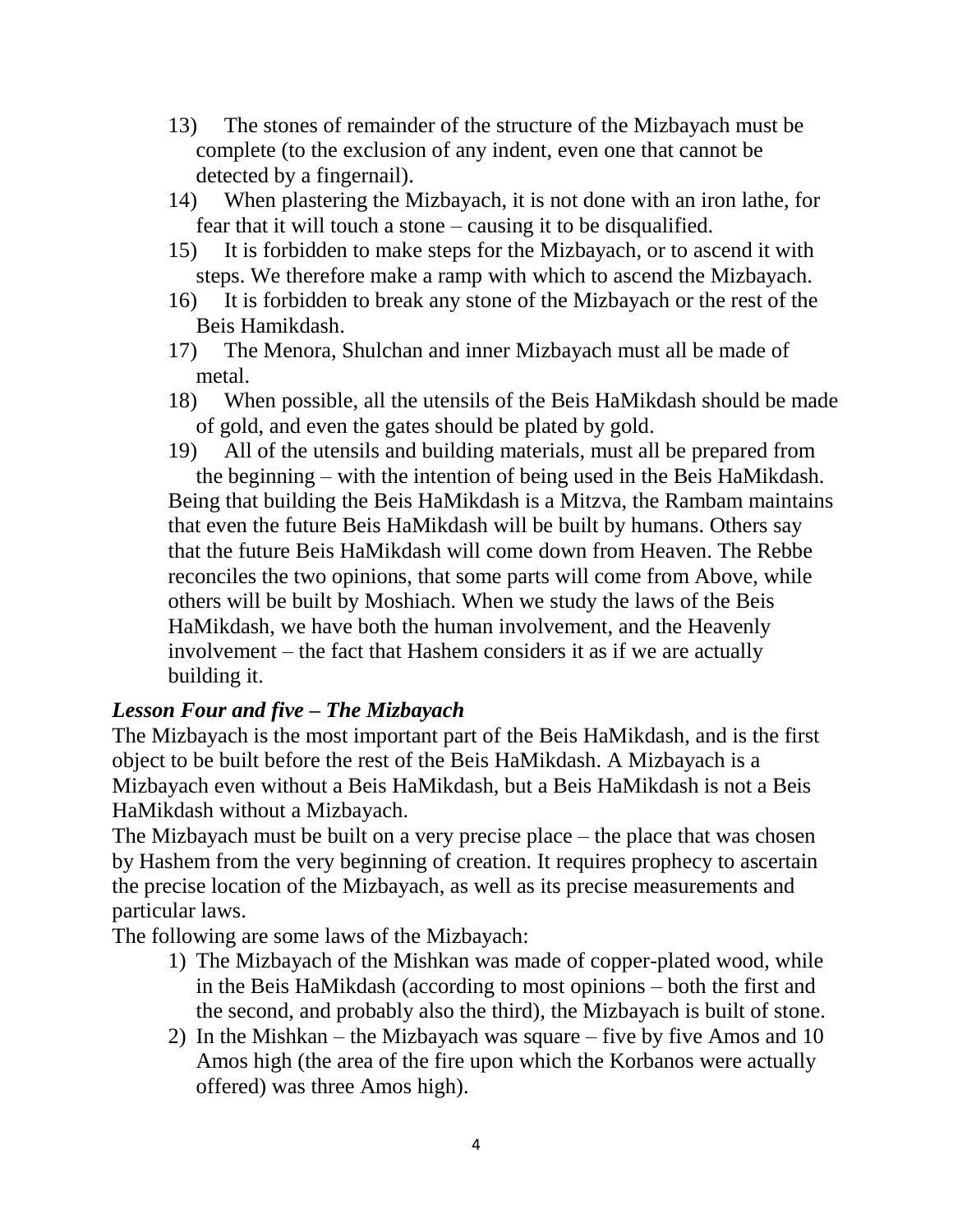- 3) In the first Beis HaMikdash the Mizbayach was 28 by 28 Amos and ten Amos high. In the second Beis HaMikdash, four Amos were added on each side – so that it would be 32 by 32 Amos. This was done based on Yechezk'el's prophecy regarding the 3<sup>rd</sup> Beis HaMikdash. One of the purposes of the extra space was that now the corners were hollow, so that when wine (or water) was poured  $-$  it went in, rather than just splashing over the side as was in the first Beis HaMikdash.
- 4) The widest part of the Mizbayach was the Yesod foundation, which was one Ama high. In the third Beis HaMikdash this Yesod will be 2 Amos high.
- 5) The south eastern corner of the Mizbayach didn't have a Yesod (either this refers to only the corner – meaning one Ama of Yesod was missing on the south, and one Ama on the East, or on the entire southern side there was only one Ama of Yesod, and on the entire eastern side as well. According to the Tosefos Yom Tov, in the Mizbayach of the third Beis HaMikdash the Yesod will go all around.
- 6) On the south western corner of the Yesod there were two holes for the blood to descend to the Kidon valley.
- 7) Five Amos above the Yesod there was another Ama indentation called the Sovev. Thus from the Sovev upwards (not including the Ama height of the "horns") was three Amos. This is what is known as the area of the fire.
- 8) Halfway up the Mizbayach in the Mizbayach of the Mishkan there was a copper "netting", while in the Beis HaMikdash, there was a red line all around. This served to differentiate between the top and bottom parts of the Mizbayach, being that some bloods were supposed be sprinkled on top and others on the bottom.
- 9) The "horns" at the four corners of the Mizbayach were one Ama high and one Ama squared all around.
- 10) The Kohanim would walk one Ama all around leaving 16 Amos for the area of the fire.
- 11) The ramp was 16 Amos wide and ten Amos high; it didn't reach right up to the Mizbayach, but there was a separation of a hair breadth, in order that the limbs could be thrown on the Mizbayach.
- 12) There were two small ramps extending from the big ramp, in order to go up onto the Yesod and the Sovev.
- 13) The parts of the Mizbayach that are indispensable are the foundation, the "horns", the fact that its square, and its ramp. However, it is still good even if the dimensions are not accurate as long as it is a minimum of an Ama by an Ama, and 3 Amos high.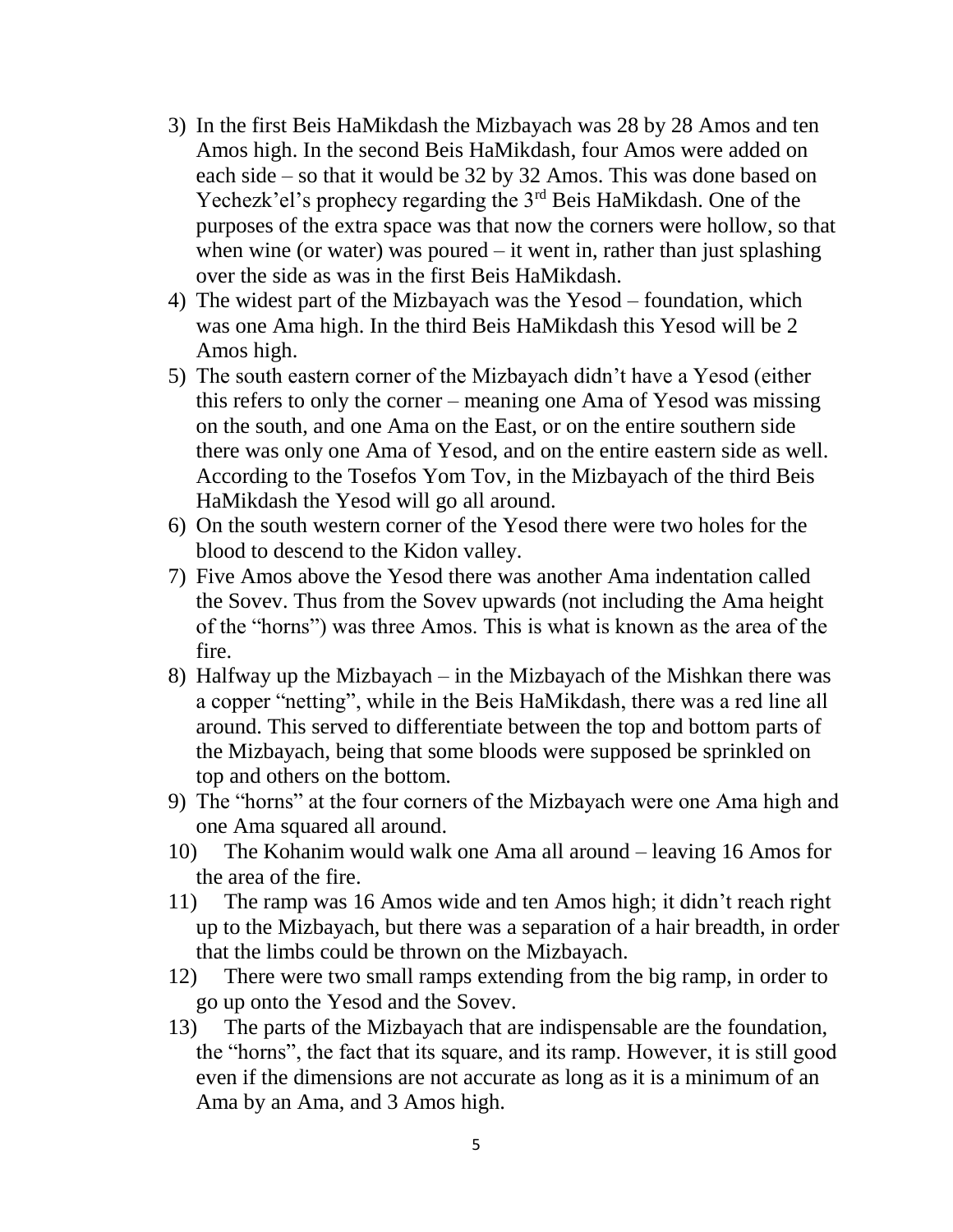- 14) There was a window in the ramp where they would place bird offerings that had become unfit.
- 15) Next to the Mizbayach there were a silver and a marble table upon which to place the limbs of the animals.
- 16) To build the Mizbayach they would use a wooden mold, and fill it with stones and plaster, placing a piece of wood in the area that didn't have a Yesod (to block the stones and plaster from going there).
- 17) Near the Mizbayach was the Beis HaMitbachayim (in the third Beis HaMikdash this will be a separate closed room), in which to slaughter the animals. There would be rings on the floor used to place the animal's neck in, and short pillars with hooks in order to skin the animal.

# *Lesson Six*

# *The Menora:*

- *1.* The Menora can be made of any type of metal. However, it is best to be made out of gold, and has seven branches.
- *2.* Whether it is made of gold or other metals, it cannot be made out of cheap metals.
- *3.* When it is made of gold, and only then the following laws apply:
	- a) The Menora and all of its utensils must all be made of one Kikar of gold.
	- b) The Menora must be chiseled out of one single chunk of gold.
	- c) The Menora has a base with three feet; then there are four cups, two knobs and two flowers plus an additional flower near the base.
	- d) The six branches that come out on of the middle branch three on either side, are straight branches that go diagonally upwards, ending at the same position, so that they are all parallel to each other.
	- e) At each juncture that the branches come out, there is a button between them.
	- f) Each branch has three cups, a button and a flower.
	- g) All of the above are designed in almond-like shape.
	- h) In front of the Menora there was a stone with three steps.
	- i) The cups are narrow at the bottom and wide at the top but they are upside down. The Rebbe explains that this expresses the fact that the Menora disseminates its light & energy to the rest of the world.
	- j) The Shulchan and golden Mizbayach were placed along the length of the house; whereas the Aron and Menora were placed with their length to the width of the house.

### *Shulchan*

1) The Shulchan was a gold-plated wooden table with a rim on the bottom, and a crown on top.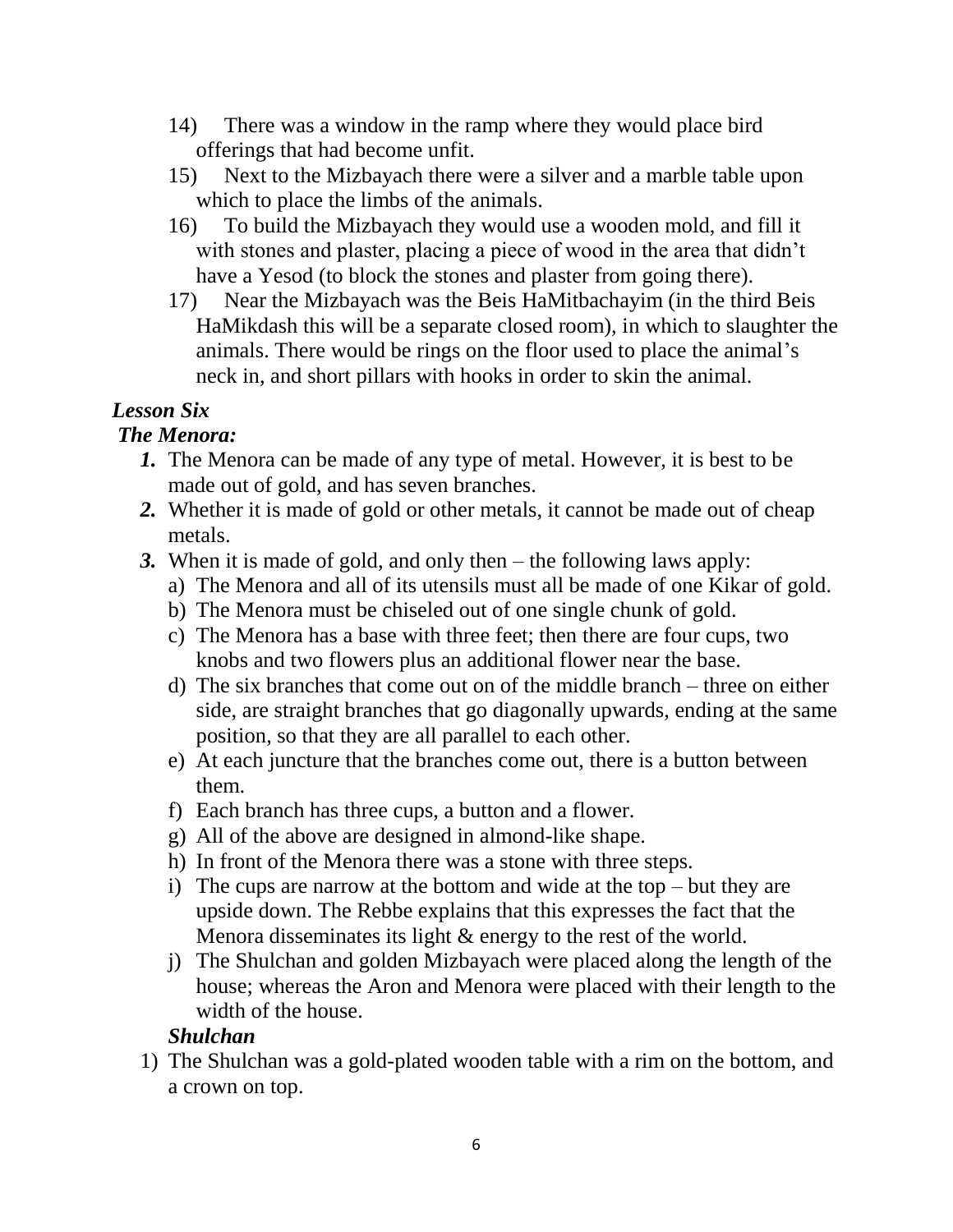- 2) It had eight golden rods atop it upon which there were golden half strraws that held the trays with the Lechem HaPanim (show-bread).
- 3) There were 14 breads on each side all together 28.

# *Golden Mizbayach*

The golden Mizbayach was an Ama by an Ama square and was placed in the middle – parallel to the Aron.

### *Kiyor*

The Kiyor had 12 spouts so that the Kohanim could all wash their hands and feet at the same time. In the first Beis HaMikdash there were 12 Kiyors; whereas in the second and the Mishkan there was only one – and the same will be in the third Beis HaMikdash.

# *Lesson Seven – The Holy of Holies*

There was a stone in the western side of the Holy of Holies upon which the Aron was placed, and before it the jug of Mana and Aharon's staff. When King Shlomo built the Beis HaMikdash, he was instructed by Hashem to build a special chamber hidden in deep windy pathways, in which the Aron could be hidden, and it was placed there before the Beis HaMikdash was destroyed, and was not returned during the time of the second Beis HaMikdash.

The Rebbe explains that the Rambam begins the description of the actual structure with the Aron, being that it is the most central factor of the Beis HaMikdash – the place where the Shechina rested. As such, the question is: how could that have been lacking in the second Beis HaMidash? The answer is that in truth – just as there was a place above ground for the Aron, there was also a place that was sanctified at the same time – below ground – only in hiding. In addition, it is in deep windy paths, as through the windy (crooked) path of sin and destruction, one reaches the very depth of the soul, which bring about the Geula and the third Beis HaMikdash, which will once again have an Aron.

In between the Holy and the Holy of Holies:

- 1) In the Mishkan there was a single curtain partition.
- 2) In the first Beis HaMikdash there was a wall that was an Ama thick (with a door) covered by a single curtain.
- 3) In the second Beis HaMikdash they weren't sure whether the wall was supposed to be as part of the 40 Amos of the Kodesh or part of the 20 of the Holy of Holies. Thus, they made the Kodesh a complete 40 Amos, and the Kodesh HaKodoshim a complete 20 Amos, and placed two curtains, with one Ama in between them.

According to Tosefos – it wasn't a complete Ama; however, the Rambam holds that everything is exact, and even the Ama space was complete.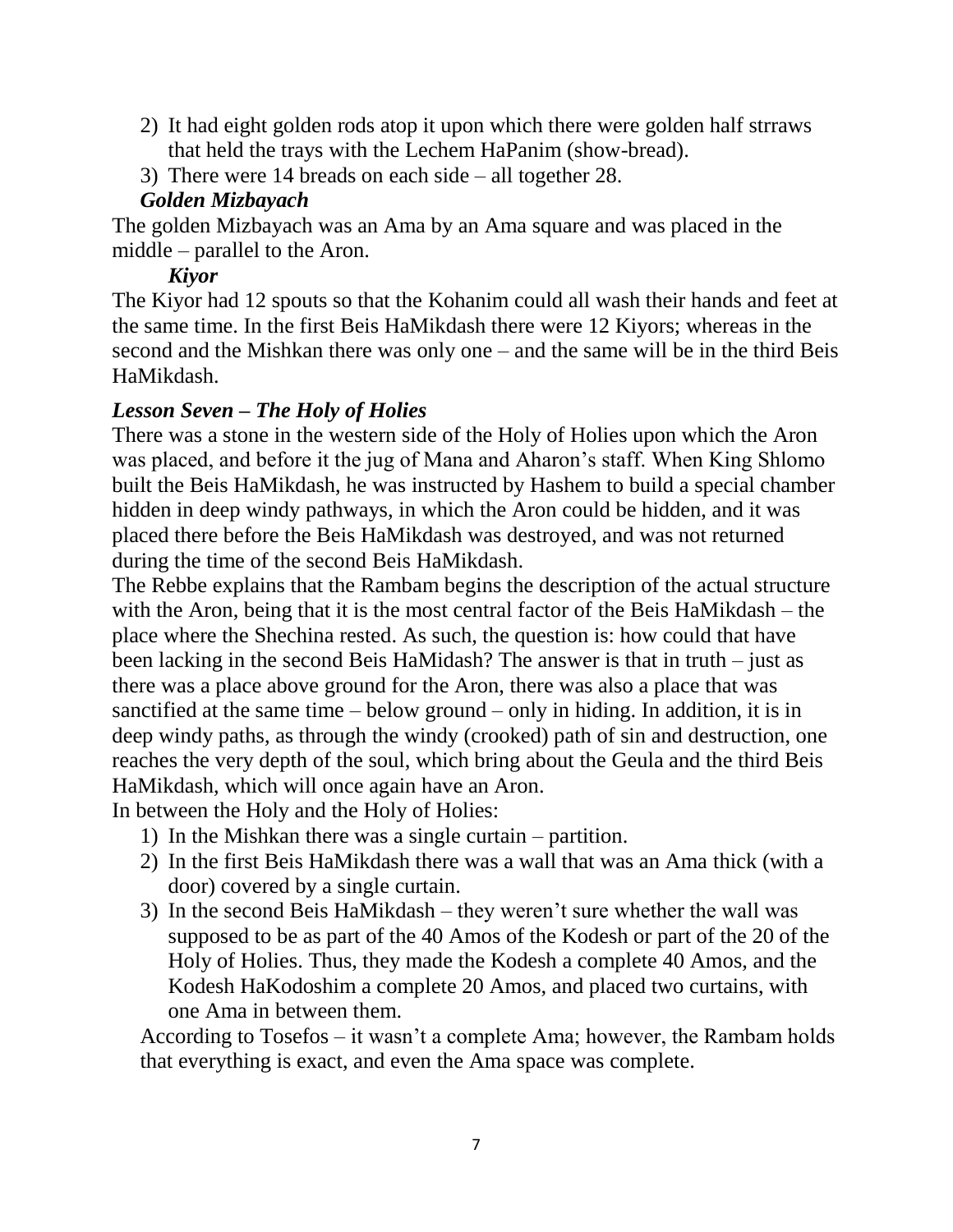4) In the third Beis HaMikdash there will be a wall that is two Amos thick, that will have a door 6 Amos high and seven Amos wide (no curtain is mentioned).

The Aron was 2.5 Amos long, one and a half Amos wide, and one and half Amos high. It had a cover which had two Kruvim – angels (one was the face of a boy the other the face of a girl). According to Rashi the Keruvim had faces of children, and according to the Ramban – the faces of angels.

The Aron – while it had an exact dimension – didn't take up space, as it was within space, but above space at the same time.

### *Lesson Eight – dimensions of the Heichal*

The height of the Heichal of the second Beis HaMikdash was 100 Ama, as the Heichal was comprised of 2 stories; each floor from ceiling to roof is forty Amos high. In the first floor there was a six Ama base above ground, and the ceiling was altogether four Amos. The second floor (attic) was also forty Amos and four Amos of ceiling, plus one Ama of plaster on the ceiling of the first floor, which served as a floor for the attic, and a three Ama fence around the roof, as well as one Ama iron spikes to chase away the birds.

From east to west (back to front) was also one hundred Ama: The Heichal was forty Amos long, and the Kodesh Hakodoshim twenty, with one Ama in between them. The outer walls of the Heichal were six Ama each. Eleven Amos on the west for the one Ta (chamber or cavity) ant its wall. The Ulam – 11 Amos, with a five Ama wall, are altogether one hundred.

From north to south: twenty Amos inside, two walls 6 Ama each, the Ta and wall – 11 Amos on either side, the Mesiba was three Amos and its wall five (only on the north side, as later it went up on top of the Ta'im); and on the other side was the place where the water would go down  $-$  also 5+3, then the Beis HaChalifos (which according to the Rambam extended along the entire north and south walls – 15 Amos on each side, equals 100.

The Heichal was broad at the front and narrow at the back like a lion: according to Rashi and the Tosefos Yom Tov – this refers to the Beis HaChalifos that protruded an extra 15 Ama on either side of the Ulam only. According to the Rambam – it means that it became a little bit narrower at the back, as the Beis HaChalifos extended all along.

In the third Beis HaMikdash, the dimensions will be similar, although the Ta'im will be a bit different, and there will be a Munach. The height of the Heichal of the third Beis HaMikdash – the Navi doesn't tell us – only that it will be very high. According to Rashi – its height will be 100 Ama just like the second Beis HaMikdash, and according to the Tosefos Yom Tov, it will be a lot higher.

*Lesson Nine – the gates of the Heichal*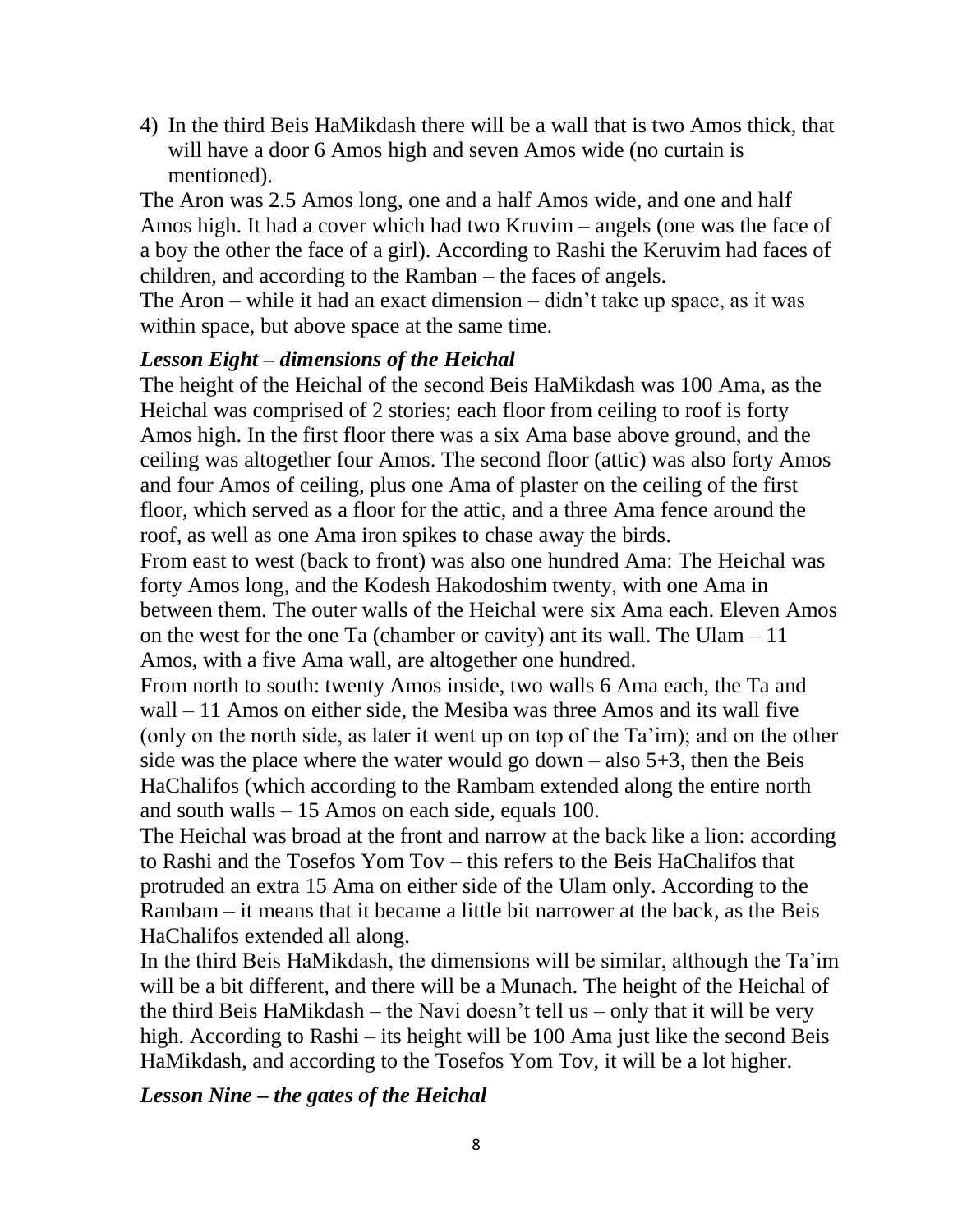The gates of the Heichal are ten Amos high and ten Amos wide. In the third Beis HaMikdash they will possibly be 50 Amos high. There are two small gates next to the big ones; the southern one is always closed, as Hashem enters through it, and the northern one is used for entering. In the third Beis HaMikdash – the Nassi, which refers either to the Kohen Gadol or Melech HaMoshiach will enter through this gate on special occasions. The Ulam is an open entrance hall, which is completely open – thus the opening is forty Amos high and twenty Amos wide. It does not have a door – only a curtain, and one ascends the steps to enter. Above the door of the Ulam, there is a design in the building with five beams. On either side of the doorway there are pillars (in the first Beis HaMikdash, they were copper, in the second Beis HaMikdash, apparently, they were stone pillars. In the third Beis HaMikdash, they will be stone palm trees with golden crowns.

### *Lesson Ten – The Ta'im of the Heichal*

Surrounding the walls of the Heichal are Ta'im: According to Rashi, these are chambers – three stories of chambers, the interior of each one is 6 Amos long and six Amos high, and each wall is 5 Amos thick. There are five chambers along the northern and southern walls, and along the western wall, two floors of three each, and two on top – altogether 38 chambers. In order not to have to break into the walls, the interior of each chamber becomes wider from floor to floor. From on top of these chambers, one can ascend to the attic. According to the Rambam – the Ta'im are cavities in the walls. Hence, the five Ta'im on the north are: The outer wall of the Heichal was hollow – thus a five Ama "Ta" inside the outer wall, then the 3 Ama hollow – the "Ta" of the Mesiba, then a five Ama cavity in the next wall, and a six Ama space between the walls, and another six Ama cavity inside the inner wall – altogether 5 Ta'im, and the same excersize repeats itself on the south, only exchanging the Mesiba for the "water shed". In the back (west side) there are only three Ta'im – two hollow walls and one space. Hence, in essence there is really one "Ta" around the walls of the Heichal, in which one can walk around the walls, but all the other walls are hollow (perhaps for light, or to enable going in to fix things etc.). The Mesiba – which is also called a  $Ta - is a ramp that goes along three$ floors until reaching the second floor.

According to the Rambam – there were also "balconies" protruding from the walls of the Heichal on the outside, each one wider than the one below it, as a protection against being able to hold on to the walls of the Heichal.

### *Lesson Eleven – the inside of the Heichal and Ulam*

In the Ulam there was a golden vine hanging over the gate leading to the Heichal. Anyone could donate a golden grape, cluster or branch. In addition, in